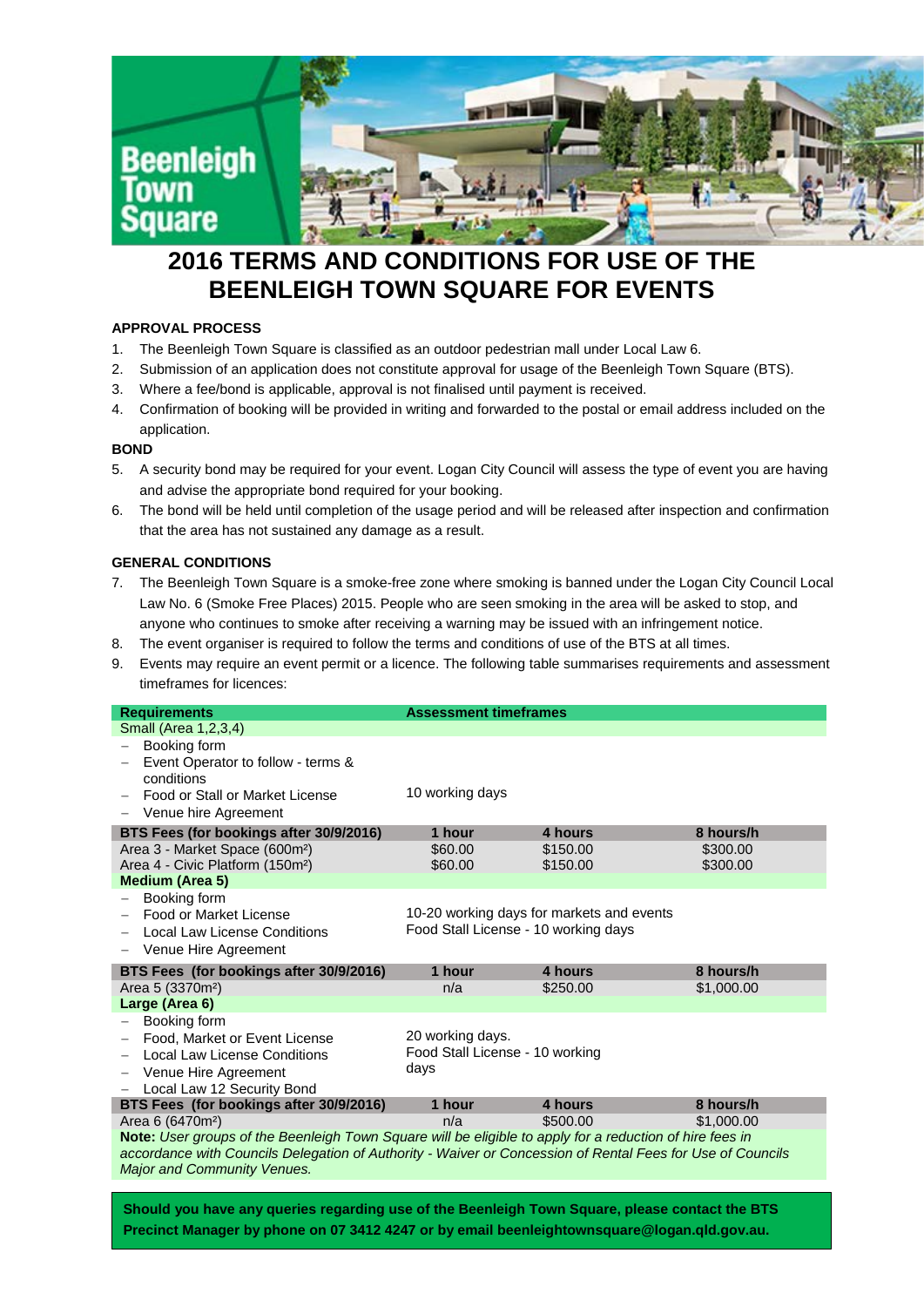

## **ALL EVENTS**

- 10. The general public must not be excluded from accessing or using the surrounding area. Pedestrian movement should be retained through the site in accordance with the Pedestrian Movement Map.
- 11. Car parking is to be confined to designated parking areas. Vehicles are not permitted on non-trafficable areas and are not permitted inside the perimeter of the BTS or onto any grassed areas without specific prior approval. The trafficable area is clearly demarcated on the **Pedestrian Movement Map.**
- 12. The event organiser shall actively maintain pedestrian movement through the precinct as shown on the Pedestrian Movement Map.
- 13. Adequate fire safety installations and means of access from the event must be maintained at all times.
- 14. The event organiser should ensure that there are adequate facilities to cater for event patronage e.g. the provision of port-a-loos and event specific waste bins.
- 15. The event organiser shall not move any large or heavy goods through the precinct without the prior consent of the BTS precinct management.
- 16. The area is to be left in a tidy condition with all refuse and litter collected and placed into provided receptacles. These receptacles are not to be overfilled. Waste containers sufficient to accommodate the collection and storage of all waste generated as part of the operation of the event must be provided. In the case where event bins are not provided, all litter must then be removed from the site by the event organiser immediately at the end of the event.
- 17. All waste (including waste water) generated as part of the operation of the event must be disposed of in a safe and sanitary manner and in a manner which maintains the operation of the event and its surrounds in a clean, tidy, sanitary and hygienic condition.
- 18. All waste water generated during or from the operation of the event must be discharged safely to the sewerage system or an on-site sewerage facility.
- 19. Human wastes from the operation of the event must be disposed of at a dedicated sanitary facility, a sanitary convenience, the sewerage system or an on-site sewerage facility.
- 20. Waste from the operation of the event must not be disposed of into the stormwater system, waters or a watercourse.
- 21. The event organiser will be required to clean stains and waste from the area. In the event that the area was not cleaned to the satisfaction of the BTS precinct management a professional cleaning company will be engaged to undertake the cleaning of the area at the cost of the event organiser.
- 22. When vacating the area, the event organiser should ensure that all items attached to any structures e.g. balloons, streamers and decorations are removed. No such fixtures including fairy lights or balloons are to be attached to trees and no nails or tacks are to be used on any vegetation or structures.
- 23. No infrastructure or vegetation is to be interfered with or damaged.
- 24. Any damage caused wilfully or accidentally is the responsibility of the approved user and Logan City Council reserves the right to recover financial costs associated with such damage.
- 25. No printed literature, posters, handbills etc. are to be distributed, displayed or affixed on or over roads or on poles or fences within the precinct.
- 26. Under Subordinate Local Law 9.2 (Election Signs) the BTS is deemed Council property and election signs are prohibited for all events.
- 27. The operation of any amusement ride or other amusement equipment in the Event Area will not be permitted without the written approval of the precinct manager. The BTS precinct management can revoke this permission at any time, subject to weather conditions. If you intend to have any amusement equipment, the applicant or the operators are required to have a current registration certificate for that plant, from the Office of Fair and Safe Work Queensland, Department of Justice and Attorney-General. They can be contacted on 1300 362 128 or refer to the Worksafe website for more information.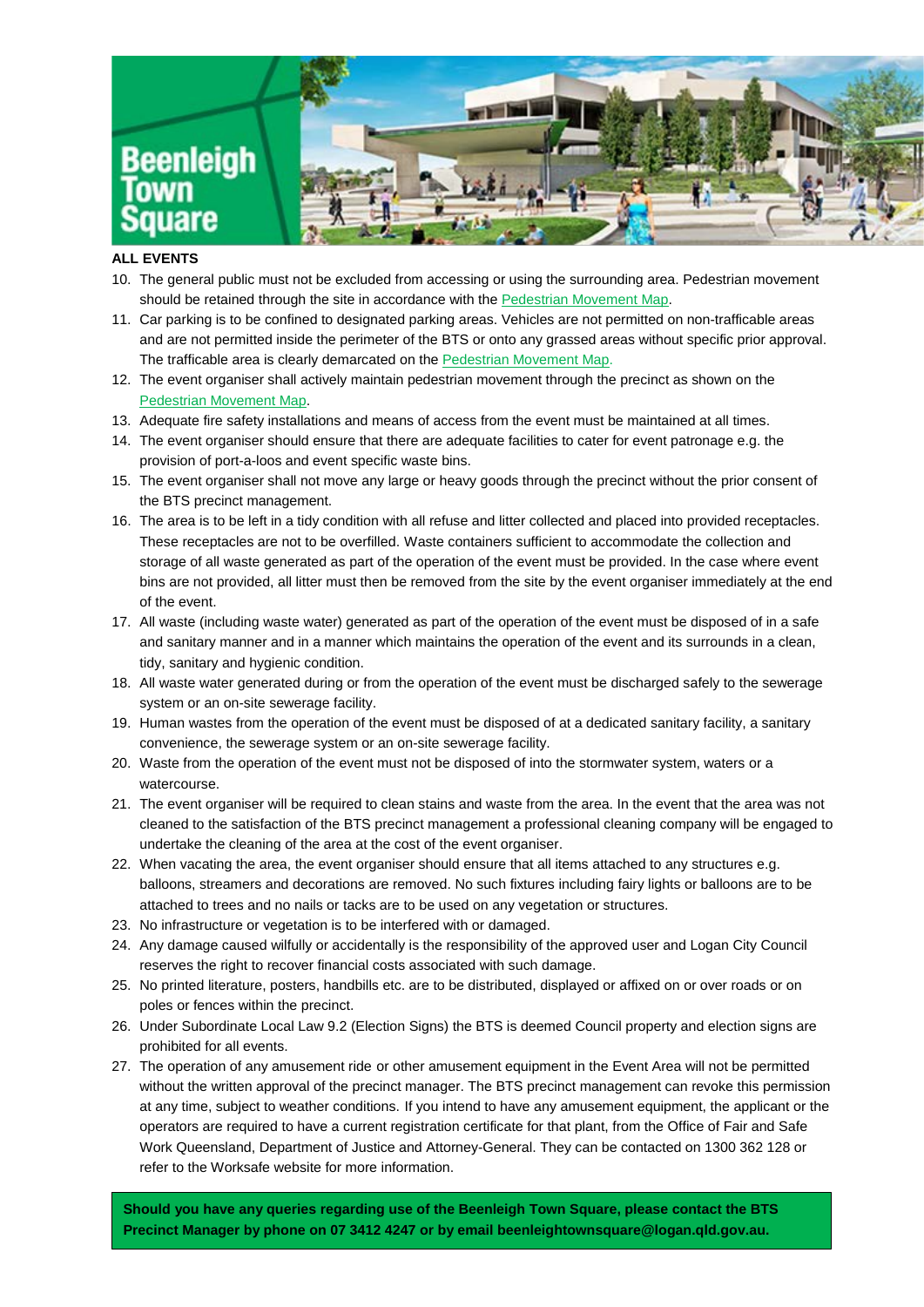

- 28. The organiser will not be allowed to advertise anything of a political or religious nature without the prior written consent of the BTS precinct management.
- 29. Overcrowding must not be permitted to occur as part of the operation of the event.
- 30. Adequate means of evacuation must be maintained as part of the operation of the event
- 31. Adequate space must be provided for all persons and the public involved in the operation of the event.
- 32. The organiser must not store or use any hazardous, flammable, corrosive, dangerous or explosive goods or substances (dangerous goods and hazardous substances) on the premise without approval by Council.
- 33. The organiser must immediately inform the Precinct Manager as soon as the organiser becomes aware of any matter which may affect the safety and security of the premises, or give rise to an emergency.
- 34. Water intended for use for domestic purposes as part of the operation of the exempt event must be from an approved water source. The water supply for drinking purposes must be potable water.

#### **LICENCES**

- 35. A local law licence will be required under *Subordinate Local Law 9.8 (Events) 1999* for a person or group to operate an event for more than 14 days per calendar year. An event can include a carnival, concert, festival, fete, fireworks, show or exposition.
- 36. Under the Subordinate Local Law 9.8 (Events) 1999, an event is considered to be an exempt event if it is an event organised by a school, church or charity, subject to a lease or holds a tenancy agreement with Council. An exempt event is required to comply with the following prescribed criteria under the Subordinate Local Law No. 9.8 (Events) 1999.
- 37. A local law licence is required for a market. A market is defined under the *Logan Planning Scheme 2015*.
- 38. If an event includes a food business producing food for sale the business will require to hold a licence under the Food Act 2006. Temporary Food Stalls are required to submit an application to Logan City Council for approval. Mobile food vehicles will require to be licensed and the vehicle can hold a licence through either Logan City Council or another local government.
- 39. Food businesses may be exempt from holding a food licence if they are operating a temporary food stall run by not-for-profit organisation or the food business sells only drinks and pre-packaged snack foods.
- 40. Other licences may be applicable to your event and if you are unsure if your event requires a licence approval, contact Council.

#### **PERMITS**

- 41. A permit is required for certain business activities pursuant to Local Law No. 12 (Council Property and Other Public Places) 2003. Such businesses include touting, busking, film production, a stall (e.g. table and chair offering goods for sale), itinerant vending and footpath dining.
- 42. Conditions vary depending on the permit type.
- 43. A full list of permit conditions may be viewed in Subordinate Local Law No. 12.1 (Businesses on Public Places Other Than Council Facilities and Community Facilities) 2003 at Council's Customer Service Centre or on Council's website at <http://www.dilgp.qld.gov.au/local-government/laws/local-laws-database.html>
- 44. Applications for permits must be made in writing on the approved application form available at Council's Customer Service Centres or online at [http://www.logan.qld.gov.au/laws-and-permits/business](http://www.logan.qld.gov.au/laws-and-permits/business-licensing/licensing-and-approvals)[licensing/licensing-and-approvals](http://www.logan.qld.gov.au/laws-and-permits/business-licensing/licensing-and-approvals)
- 45. The time for Council to decide on a permit is 10 business days. An application fee is required to accompany the application and some activities such as film production, itinerant vending and footpath dining will require a security deposit.
- 46. The term of a permit issued under Local Law No. 12 (Council Property and Other Public Places) 2003 shall be from the date of issue until the thirtieth day of the following June unless otherwise specified in the permit. Application for renewal may be made for a reduced fee and the provision of public liability insurance details.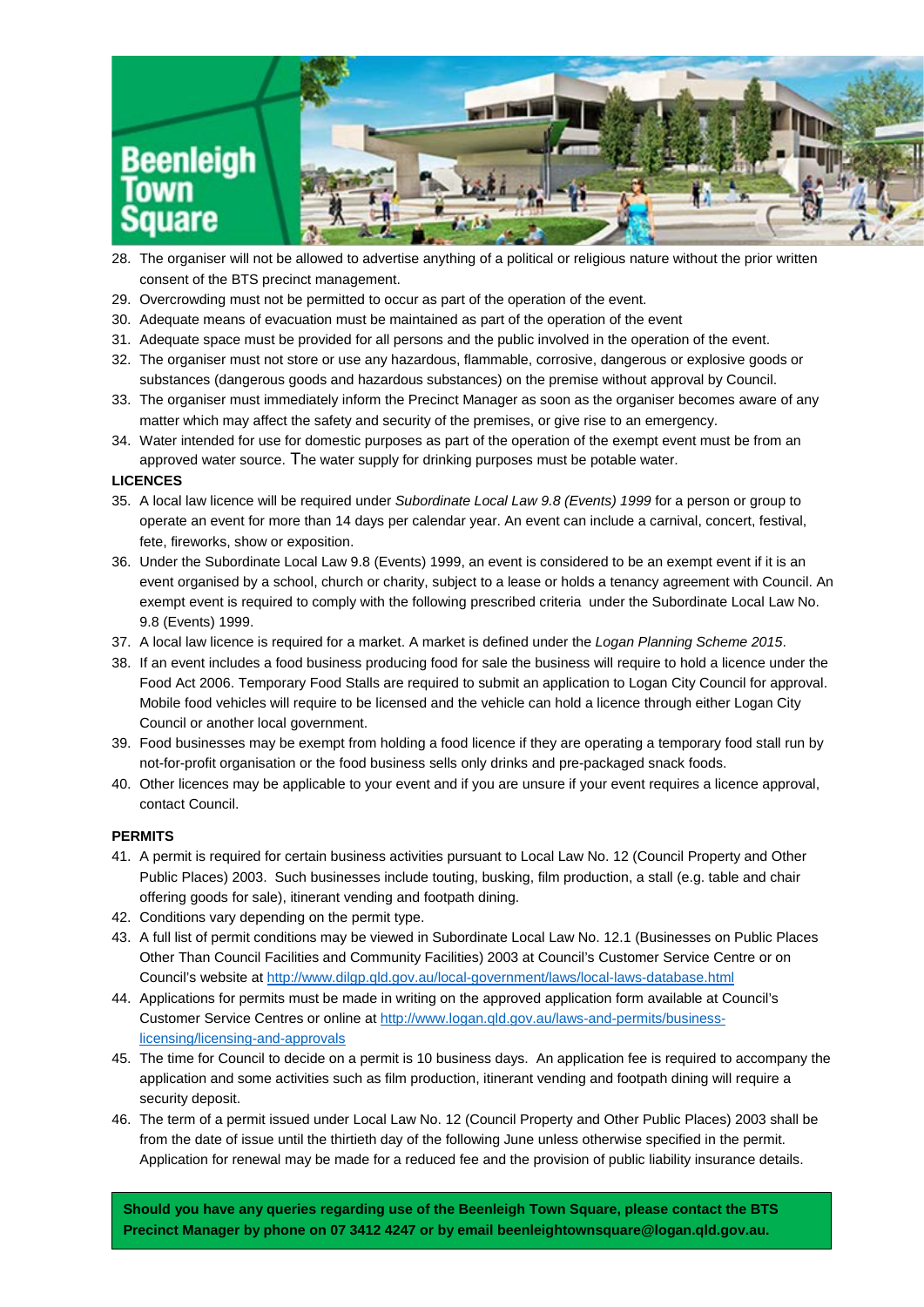

47. Charity and fundraising activities are regulated by the Office of Fair Trading under the Collections Act 1966. Information is available a[t https://www.qld.gov.au/law/laws-regulated-industries-and-accountability/queensland](https://www.qld.gov.au/law/laws-regulated-industries-and-accountability/queensland-laws-and-regulations/associations-charities-and-non-for-profits/charities-and-fundraising/)[laws-and-regulations/associations-charities-and-non-for-profits/charities-and-fundraising/](https://www.qld.gov.au/law/laws-regulated-industries-and-accountability/queensland-laws-and-regulations/associations-charities-and-non-for-profits/charities-and-fundraising/) 

# **STRUCTURES**

- 48. Organisers intending to install structures for their event must receive prior approval by the BTS precinct management.
- 49. Any tent/marquee must be no larger than 3 m x 3 m and be weighted down with sand bags or similar as no pegs are allowed.
- 50. Structures are not to be placed within an area that restricts public access, such as across pathways. (refer to the Pedestrian Movement Map)

#### **ALCOHOL**

- 51. Under Queensland State Law, consumption of alcohol in a public place (without the appropriate licensing) is strictly prohibited.
- 52. If you intend to sell or supply liquor to others you will need to obtain endorsement from Logan City Council and will also need to apply for a liquor licence or permit with the Queensland Government [\(https://www.business.qld.gov.au/industry/liquor-gaming/liquor/liquor-wine-licensing/licence-permit-applications\)](https://www.business.qld.gov.au/industry/liquor-gaming/liquor/liquor-wine-licensing/licence-permit-applications)

#### **NOISE**

- 53. The organiser should not in any circumstance be involved in activities in or near the Beenleigh Town Square which might be a nuisance to other occupiers or visitors to the Precinct or to the occupiers of other properties in the vicinity of the Precinct.
- 54. Noise emitted from the activities of any event must not constitute a noise nuisance pursuant to the Environmental Protection Act 1994.
- 55. The use of a sound amplifier will not be allowed during business hours unless prior approval has been obtained from the BTS precinct management. The use of a sound amplifier is to be such so as not to produce a volume of sound other than is reasonably necessary for the hearing and enjoyment of persons at the activity and so that the sound level is of no disturbance to other park users or neighbouring properties.

## **PUBLIC LIABILITY**

56. Logan City Council takes no responsibility for any personal injury or damage to property caused by event organiser, event organisation or the activity/event. Council is to be indemnified against any responsibility for any circumstance that may occur in relation to, or as a result of, the event. The event organiser must have current public liability insurance to the value of \$20 million, unless otherwise approved by Council. A copy of a Certificate of Currency for public liability insurance to the value of \$20 million, indemnifying Council, is required to be provided to Council together with evidence that the premium has been paid.

#### **MEDIUM EVENT (AREA 5)**

57. An event management plan should be submitted to the satisfaction of the BTS precinct management at least two weeks prior to the event.

## **LARGE EVENTS**

58. A road closure permit must be obtained and the event organiser must adhere to all conditions of any road closure permit issued for the event. Approval of the event does not pre-empt the approval of the required road closure permits.